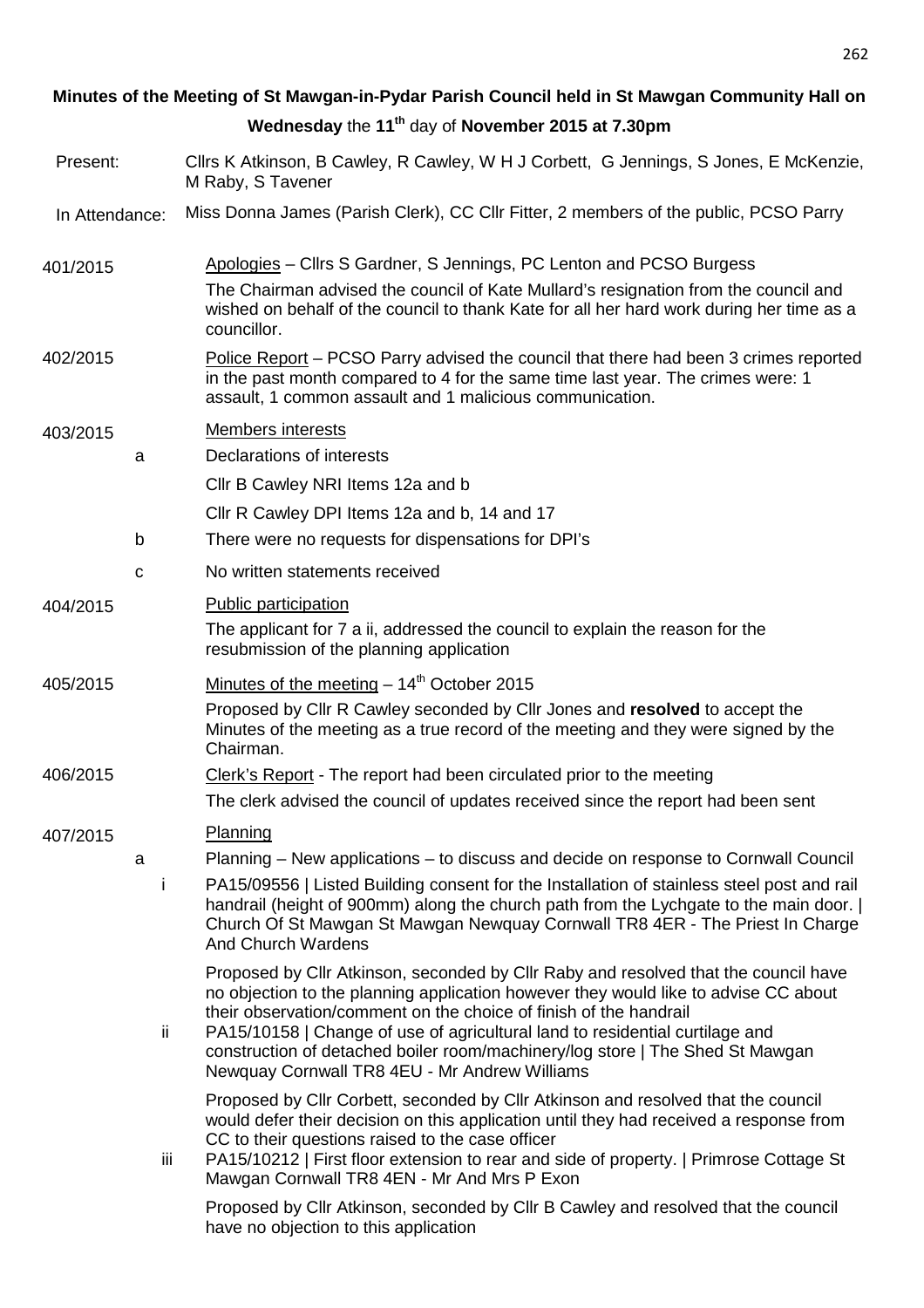- iv Any other planning applications received from Cornwall Council by the time of the meeting – none received
- b Advices and decisions by Cornwall Council
- c To discuss planning enforcement issues to refer any new issues and updates Clerk to query with CC: The Land near Lower Lanherne Farm Trevarrian Holiday Park The caravan near the path to Retorrick Mill

### 408/2015 Working groups:

- a Beach and environment
	- i Working Group report circulated prior to the meeting
- b Amenities
- i Working Group report none
- c Transport and Rights of Way
- i Working Group report none

## 409/2015 To receive reports from meetings

Newquay Airport – Cllr G Jennings update the council. The airport are willing to talk to the council, along with other affected councils, regarding the drones. There is presently a 12 week consultation which ends on 12.01.16

Newquay and St Columb Community Network – Cllr G Jennings had been advised at the meeting that there were S106 funds still available for the council

Denzel Downs – Cllr Atkinson updated the Council – The terms of reference for the panel and funding criteria have now been finalised. However they have now reverted back to the original contract agreement that they have to be generating power before payments will be made.

Cllr Corbett queried the Easyjet training flights turning low over the parish

The Chairman suspended standing order 3 e for this item only to allow CC Cllr Fitter to address the council – he advised that forensic checking was done further to the complaints regarding this, the results showed it was a scheduled flight, not a training flight.

410/2015 To note and discuss if appropriate the correspondence received since the last meeting and any associated actions and expenditure – circulated prior to meeting

> The clerk updated the council on two new items of correspondence regarding war graves and the precept from CC.

411/2015 To consider options for the leat in St Mawgan Village and any associated actions and expenditure

After lengthy discussion:

Proposed by Cllr Corbett, seconded by Cllr R Cawley and resolved that the council would hire a digger for the council's maintenance contractor to use to clear the silt out from the leat at a cost of up to £200 +VAT, and if hire time and costs allow, to use the digger for works in the burial ground

The clerk to contact the Cricket Club, Mr J Cooper and Mrs Young-Jamieson for permissions

Cllrs Gardner and Tavener to look into the Silt Trap or French Drain options for the leat and report back to the council at a later meeting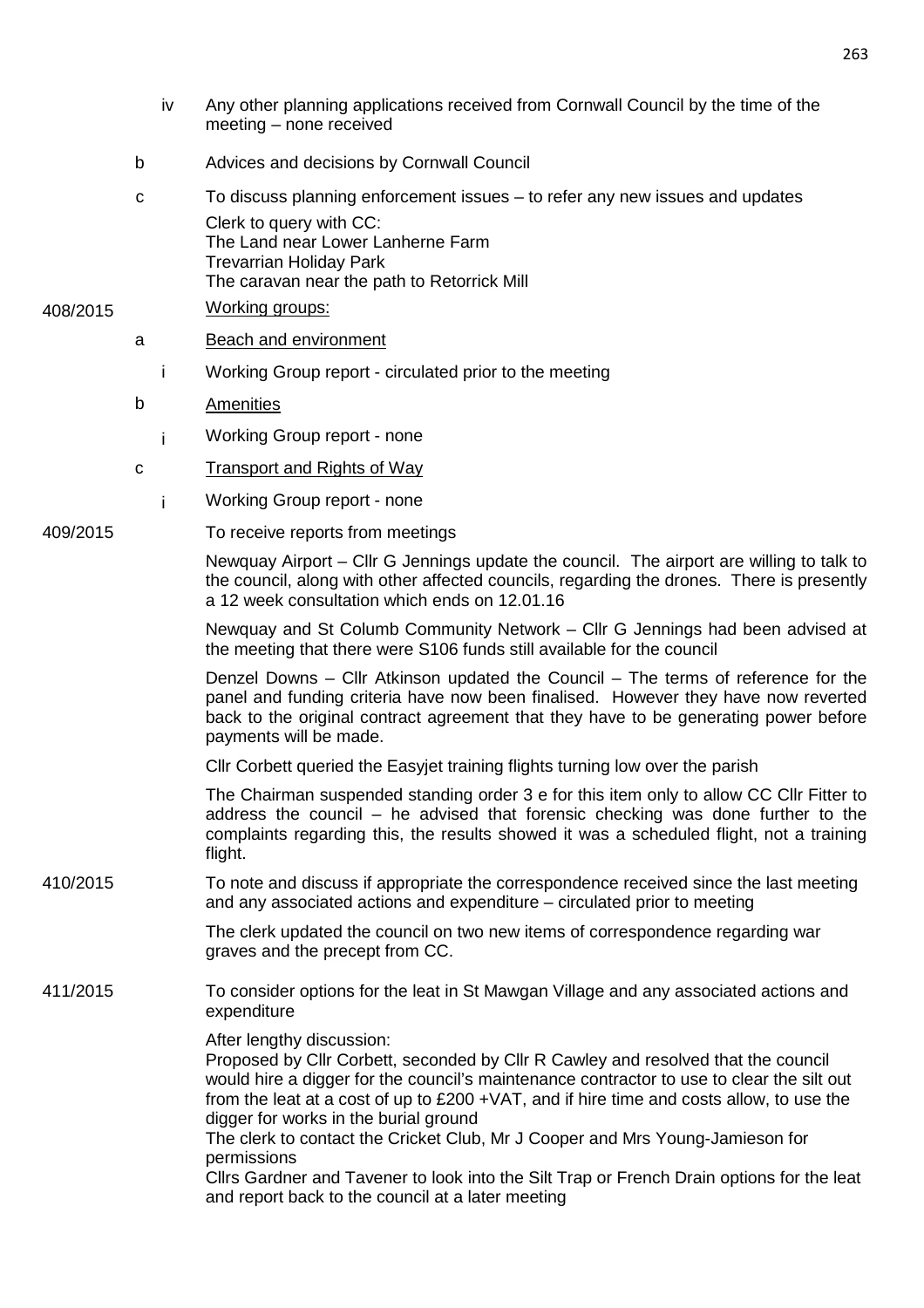### **Cllrs B Cawley and R Cawley left the room**

- 412/2015 Parish Council Maintenance Contract
	- a To receive an update from the working group report circulated prior to the meeting, the working group updated the council
	- b To consider and agree the details of the contract(s) to cover the needs of the specification of works and any future changes to provision/support from CC and any associated actions and expenditure

After lengthy discussion:

Proposed by Cllr Tavener, seconded by Cllr Atkinson and resolved to split the footpaths from the main maintenance contract

Proposed by Cllr Tavener, seconded by Cllr Atkinson and resolved to adopt the specification of works subject to the amendments made at the meeting – those being:

To include the perimeter fence of the play area in strimming and that any grass cuttings are removed from the safety surface.

Proposed by Cllr Corbett and seconded by Cllr Atkinson and resolved that the council add a clause in the contract that it will be adjusted annually in line with CPI

Clerk to ask CALC/NALC to check the contract including the termination clause

# **Cllrs B Cawley and R Cawley returned to the room**

413/2015 Mawgan Porth toilets - update regarding provision of opening arranged by other organisations – item now obsolete

#### **Cllr R Cawley left the room**

414/2015 To receive and consider the half year accounts and budget for precept setting for 2016/17 and any associated actions

> After discussion, proposed by Cllr McKenzie, seconded by Cllr G Jennings and resolved that a working group of Cllrs Atkinson, Corbett and McKenzie (as most recent past chairmen and present chairman) to look at the budget along with an accountant (at no cost to the council) and report back to the council at the December meeting.

#### **Cllr R Cawley returned to the room**

- 415/2015 To receive an update on the council's laptop clerk updated the council
- 416/2015 Website to receive an update on the maintenance and upkeep of the council's website and agree any associated actions and expenditure

After discussion, following quotes received, proposed by Cllr R Cawley, seconded by Cllr Corbett and resolved that the clerk contact M Perkins to arrange for the transfer of the website and files, a new email system (if appropriate) and training – for a cost up to £120.00 + VAT exclusive of the required annual charge

#### **Cllr R Cawley left the room**

#### **Resolved by the council to suspend standing order 3 u to allow the meeting to finish**

# 417/2015 Accounts Proposed by Cllr Atkinson, seconded by Cllr Corbett and **resolved** by the council that accounts totalling £1915.76 and listed below, were approved for payment and duly signed after the meeting D James Salary & Exp October E 478.23  $HMRC$  PAYE Tax & NI  $E$  105.20

| HMRC .                  | PAYE Tax & NL       | £ 105.20 |
|-------------------------|---------------------|----------|
| <b>Bubb Maintenance</b> | Maintenance October | £ 804.00 |
| <b>Bubb Maintenance</b> | Expenses Aug-Oct    | £ 173.73 |